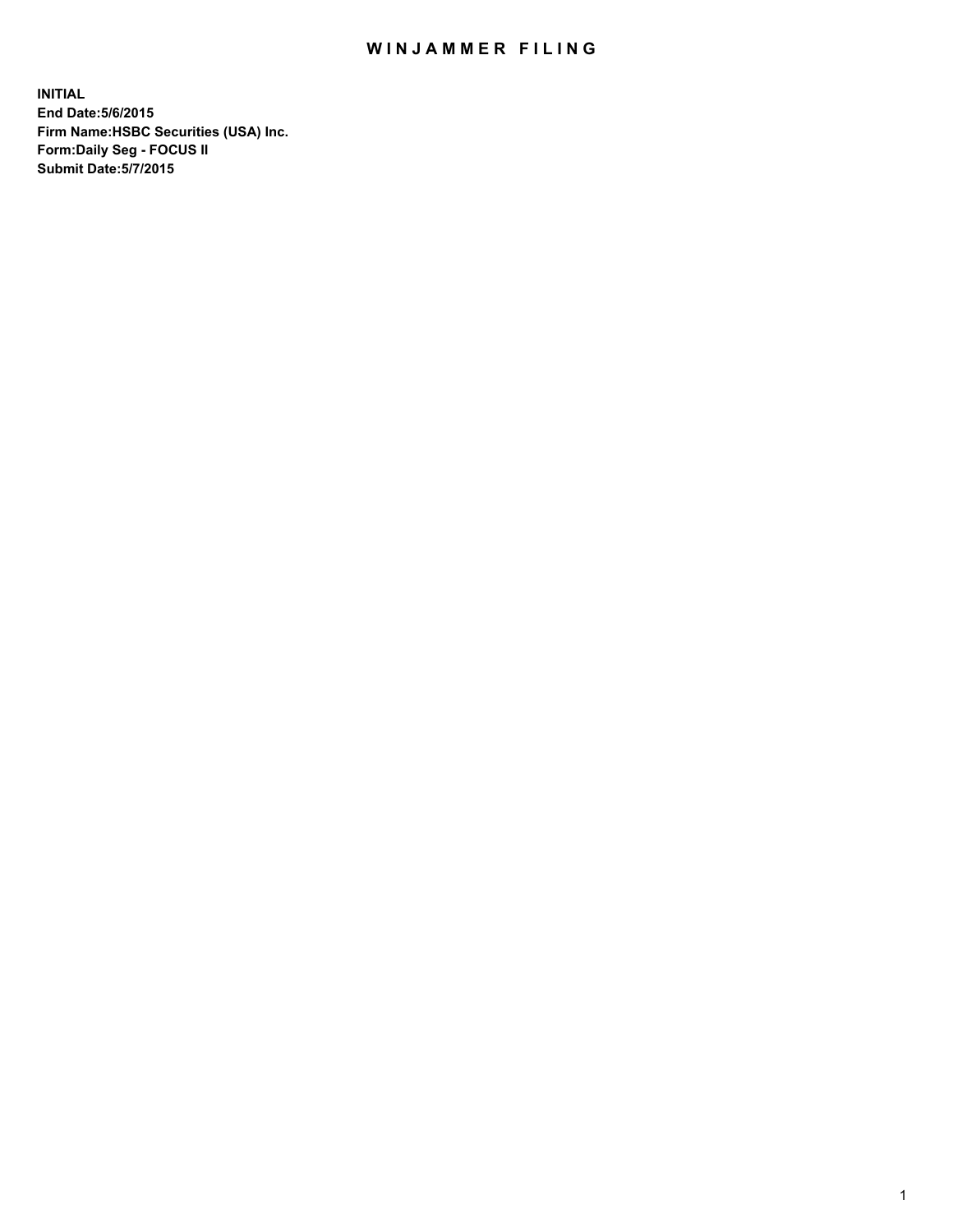## **INITIAL End Date:5/6/2015 Firm Name:HSBC Securities (USA) Inc. Form:Daily Seg - FOCUS II Submit Date:5/7/2015 Daily Segregation - Cover Page**

| Name of Company<br><b>Contact Name</b><br><b>Contact Phone Number</b><br><b>Contact Email Address</b>                                                                                                                                                                                                                         | <b>HSBC Securities (USA) Inc.</b><br><b>Steven Richardson</b><br>212-525-6445<br>steven.richardson@us.hsbc.com |
|-------------------------------------------------------------------------------------------------------------------------------------------------------------------------------------------------------------------------------------------------------------------------------------------------------------------------------|----------------------------------------------------------------------------------------------------------------|
| FCM's Customer Segregated Funds Residual Interest Target (choose one):<br>a. Minimum dollar amount: ; or<br>b. Minimum percentage of customer segregated funds required:% ; or<br>c. Dollar amount range between: and; or<br>d. Percentage range of customer segregated funds required between: % and %.                      | 50,000,000<br>0 <sub>0</sub><br>00                                                                             |
| FCM's Customer Secured Amount Funds Residual Interest Target (choose one):<br>a. Minimum dollar amount: ; or<br>b. Minimum percentage of customer secured funds required:%; or<br>c. Dollar amount range between: and; or<br>d. Percentage range of customer secured funds required between: % and %.                         | 10,000,000<br>00<br>00                                                                                         |
| FCM's Cleared Swaps Customer Collateral Residual Interest Target (choose one):<br>a. Minimum dollar amount: ; or<br>b. Minimum percentage of cleared swaps customer collateral required:%; or<br>c. Dollar amount range between: and; or<br>d. Percentage range of cleared swaps customer collateral required between:% and%. | 30,000,000<br>0 <sub>0</sub><br>00                                                                             |

Attach supporting documents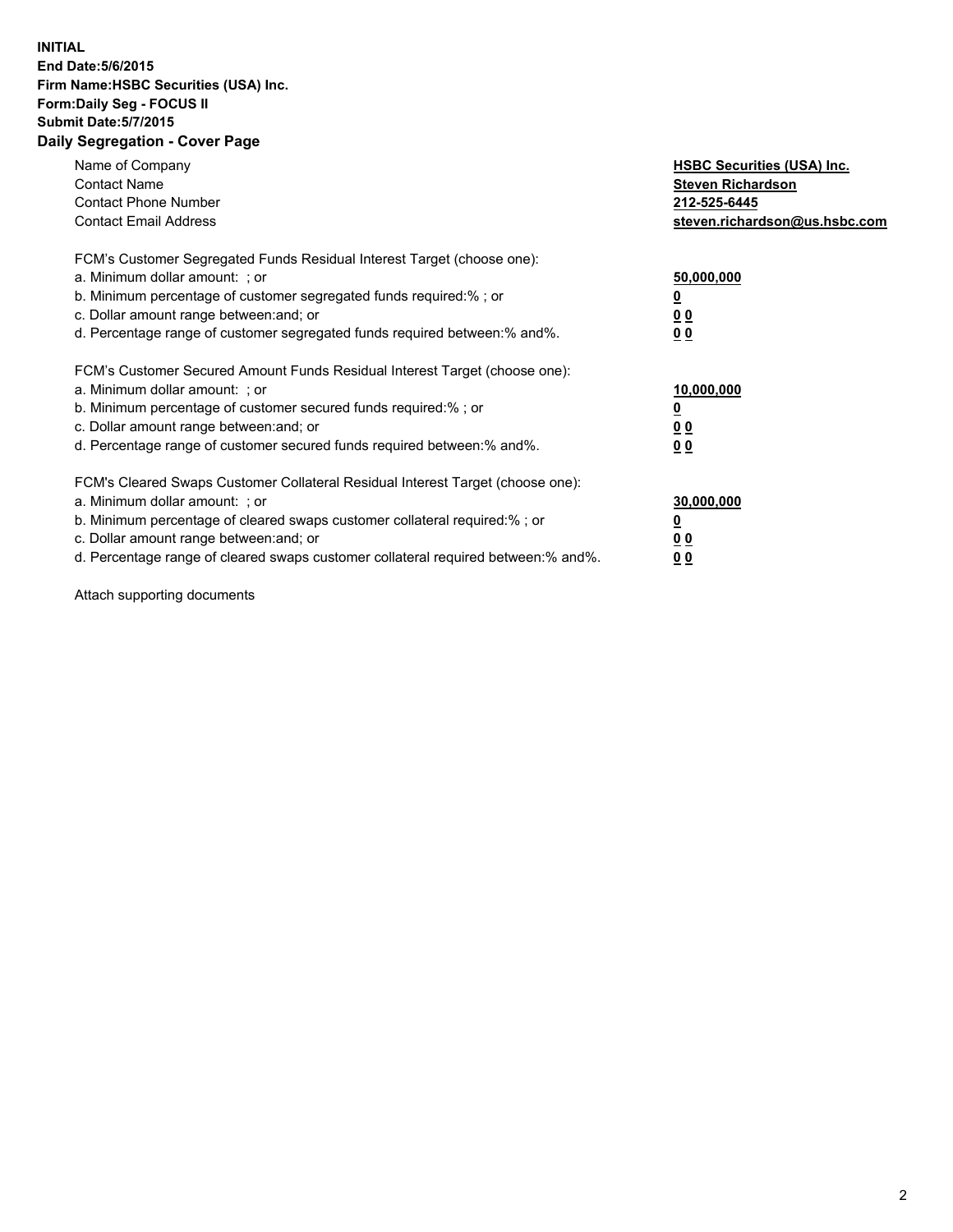**INITIAL End Date:5/6/2015 Firm Name:HSBC Securities (USA) Inc. Form:Daily Seg - FOCUS II Submit Date:5/7/2015 Daily Segregation - Secured Amounts** Foreign Futures and Foreign Options Secured Amounts Amount required to be set aside pursuant to law, rule or regulation of a foreign government or a rule of a self-regulatory organization authorized thereunder **0** [7305] 1. Net ledger balance - Foreign Futures and Foreign Option Trading - All Customers A. Cash **134,054,843** [7315] B. Securities (at market) **30,817,194** [7317] 2. Net unrealized profit (loss) in open futures contracts traded on a foreign board of trade **-4,441,333** [7325] 3. Exchange traded options a. Market value of open option contracts purchased on a foreign board of trade **0** [7335] b. Market value of open contracts granted (sold) on a foreign board of trade **0** [7337] 4. Net equity (deficit) (add lines 1. 2. and 3.) **160,430,704** [7345] 5. Account liquidating to a deficit and account with a debit balances - gross amount **2,039,123** [7351] Less: amount offset by customer owned securities **-2,035,099** [7352] **4,024** [7354] 6. Amount required to be set aside as the secured amount - Net Liquidating Equity Method (add lines 4 and 5) **160,434,728** [7355] 7. Greater of amount required to be set aside pursuant to foreign jurisdiction (above) or line 6. **160,434,728** [7360] FUNDS DEPOSITED IN SEPARATE REGULATION 30.7 ACCOUNTS 1. Cash in banks A. Banks located in the United States **42,334,920** [7500] B. Other banks qualified under Regulation 30.7 **0** [7520] **42,334,920** [7530] 2. Securities A. In safekeeping with banks located in the United States **75,817,194** [7540] B. In safekeeping with other banks qualified under Regulation 30.7 **0** [7560] **75,817,194** [7570] 3. Equities with registered futures commission merchants A. Cash **0** [7580] B. Securities **0** [7590] C. Unrealized gain (loss) on open futures contracts **0** [7600] D. Value of long option contracts **0** [7610] E. Value of short option contracts **0** [7615] **0** [7620] 4. Amounts held by clearing organizations of foreign boards of trade A. Cash **0** [7640] B. Securities **0** [7650] C. Amount due to (from) clearing organization - daily variation **0** [7660] D. Value of long option contracts **0** [7670] E. Value of short option contracts **0** [7675] **0** [7680] 5. Amounts held by members of foreign boards of trade A. Cash **72,234,303** [7700] B. Securities **0** [7710] C. Unrealized gain (loss) on open futures contracts **-4,441,333** [7720] D. Value of long option contracts **0** [7730] E. Value of short option contracts **0** [7735] **67,792,970** [7740] 6. Amounts with other depositories designated by a foreign board of trade **0** [7760] 7. Segregated funds on hand **0** [7765] 8. Total funds in separate section 30.7 accounts **185,945,084** [7770] 9. Excess (deficiency) Set Aside for Secured Amount (subtract line 7 Secured Statement Page 1 from Line 8) **25,510,356** [7380] 10. Management Target Amount for Excess funds in separate section 30.7 accounts **10,000,000** [7780] 11. Excess (deficiency) funds in separate 30.7 accounts over (under) Management Target **15,510,356** [7785]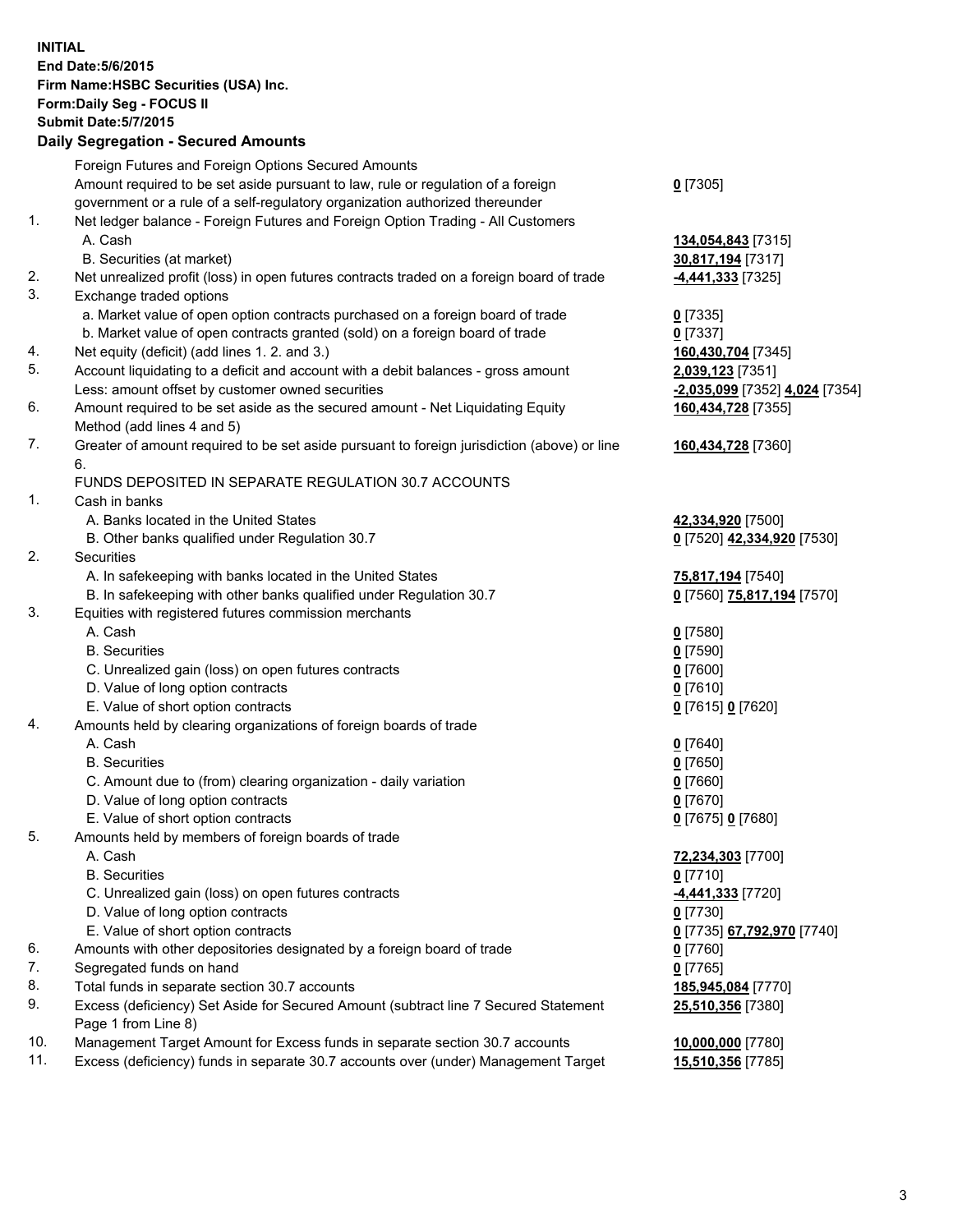| <b>INITIAL</b>                        | End Date: 5/6/2015                                                                             |                                |  |  |  |  |
|---------------------------------------|------------------------------------------------------------------------------------------------|--------------------------------|--|--|--|--|
| Firm Name: HSBC Securities (USA) Inc. |                                                                                                |                                |  |  |  |  |
| Form: Daily Seg - FOCUS II            |                                                                                                |                                |  |  |  |  |
| <b>Submit Date: 5/7/2015</b>          |                                                                                                |                                |  |  |  |  |
|                                       | Daily Segregation - Segregation Statement                                                      |                                |  |  |  |  |
|                                       | SEGREGATION REQUIREMENTS(Section 4d(2) of the CEAct)                                           |                                |  |  |  |  |
| 1.                                    | Net ledger balance                                                                             |                                |  |  |  |  |
|                                       | A. Cash                                                                                        | 199,669,617 [7010]             |  |  |  |  |
|                                       | B. Securities (at market)                                                                      | 649,926,241 [7020]             |  |  |  |  |
| 2.                                    | Net unrealized profit (loss) in open futures contracts traded on a contract market             | 65,849,809 [7030]              |  |  |  |  |
| 3.                                    | Exchange traded options                                                                        |                                |  |  |  |  |
|                                       | A. Add market value of open option contracts purchased on a contract market                    | 102,096,770 [7032]             |  |  |  |  |
|                                       | B. Deduct market value of open option contracts granted (sold) on a contract market            | $-6,945,066$ [7033]            |  |  |  |  |
| 4.                                    | Net equity (deficit) (add lines 1, 2 and 3)                                                    | 1,010,597,371 [7040]           |  |  |  |  |
| 5.                                    | Accounts liquidating to a deficit and accounts with                                            |                                |  |  |  |  |
|                                       | debit balances - gross amount                                                                  | 5,554,657 [7045]               |  |  |  |  |
|                                       | Less: amount offset by customer securities                                                     | -5,545,861 [7047] 8,796 [7050] |  |  |  |  |
| 6.                                    | Amount required to be segregated (add lines 4 and 5)                                           | 1,010,606,167 [7060]           |  |  |  |  |
|                                       | FUNDS IN SEGREGATED ACCOUNTS                                                                   |                                |  |  |  |  |
| 7.                                    | Deposited in segregated funds bank accounts                                                    |                                |  |  |  |  |
|                                       | A. Cash                                                                                        | 3,449,026 [7070]               |  |  |  |  |
|                                       | B. Securities representing investments of customers' funds (at market)                         | $0$ [7080]                     |  |  |  |  |
|                                       | C. Securities held for particular customers or option customers in lieu of cash (at<br>market) | 192,923,770 [7090]             |  |  |  |  |
| 8.                                    | Margins on deposit with derivatives clearing organizations of contract markets                 |                                |  |  |  |  |
|                                       | A. Cash                                                                                        | 245,382,959 [7100]             |  |  |  |  |
|                                       | B. Securities representing investments of customers' funds (at market)                         | 113,256,994 [7110]             |  |  |  |  |
|                                       | C. Securities held for particular customers or option customers in lieu of cash (at<br>market) | 457,002,471 [7120]             |  |  |  |  |
| 9.                                    | Net settlement from (to) derivatives clearing organizations of contract markets                | -7,974,840 [7130]              |  |  |  |  |
| 10.                                   | Exchange traded options                                                                        |                                |  |  |  |  |
|                                       | A. Value of open long option contracts                                                         | 102,096,770 [7132]             |  |  |  |  |
|                                       | B. Value of open short option contracts                                                        | $-6,945,066$ [7133]            |  |  |  |  |
| 11.                                   | Net equities with other FCMs                                                                   |                                |  |  |  |  |
|                                       | A. Net liquidating equity                                                                      | 39,334,223 [7140]              |  |  |  |  |
|                                       | B. Securities representing investments of customers' funds (at market)                         | $0$ [7160]                     |  |  |  |  |
|                                       | C. Securities held for particular customers or option customers in lieu of cash (at            | $0$ [7170]                     |  |  |  |  |
|                                       | market)                                                                                        |                                |  |  |  |  |
| 12.                                   | Segregated funds on hand                                                                       | $0$ [7150]                     |  |  |  |  |
| 13.                                   | Total amount in segregation (add lines 7 through 12)                                           | 1,138,526,307 [7180]           |  |  |  |  |
| 14.                                   | Excess (deficiency) funds in segregation (subtract line 6 from line 13)                        | 127,920,140 [7190]             |  |  |  |  |
| 15.                                   | Management Target Amount for Excess funds in segregation                                       | 50,000,000 [7194]              |  |  |  |  |

16. Excess (deficiency) funds in segregation over (under) Management Target Amount Excess

**77,920,140** [7198]